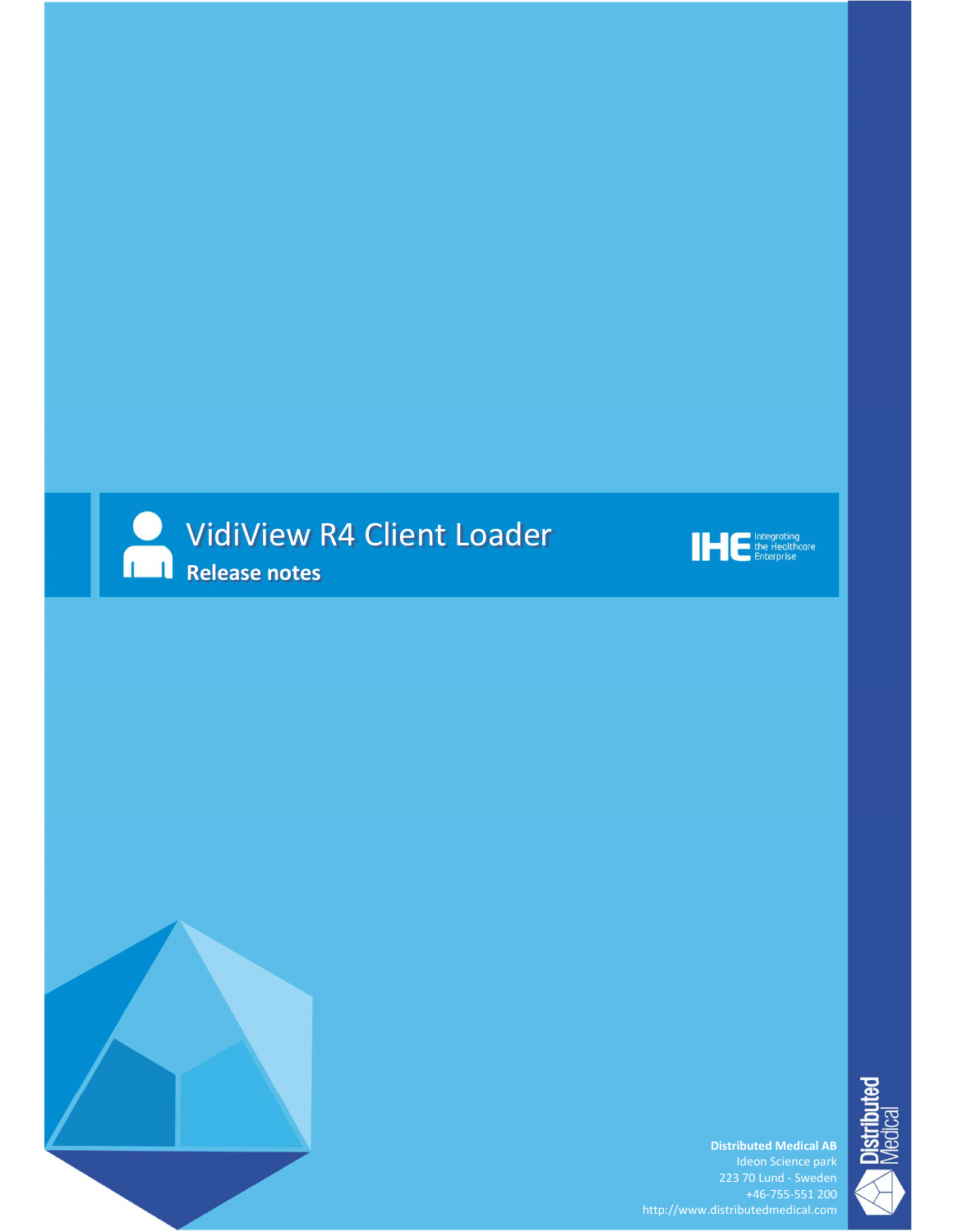

# Table of Contents

|  |  | $\sim$ 5                   |
|--|--|----------------------------|
|  |  |                            |
|  |  |                            |
|  |  | $\overline{\phantom{a}}$ 6 |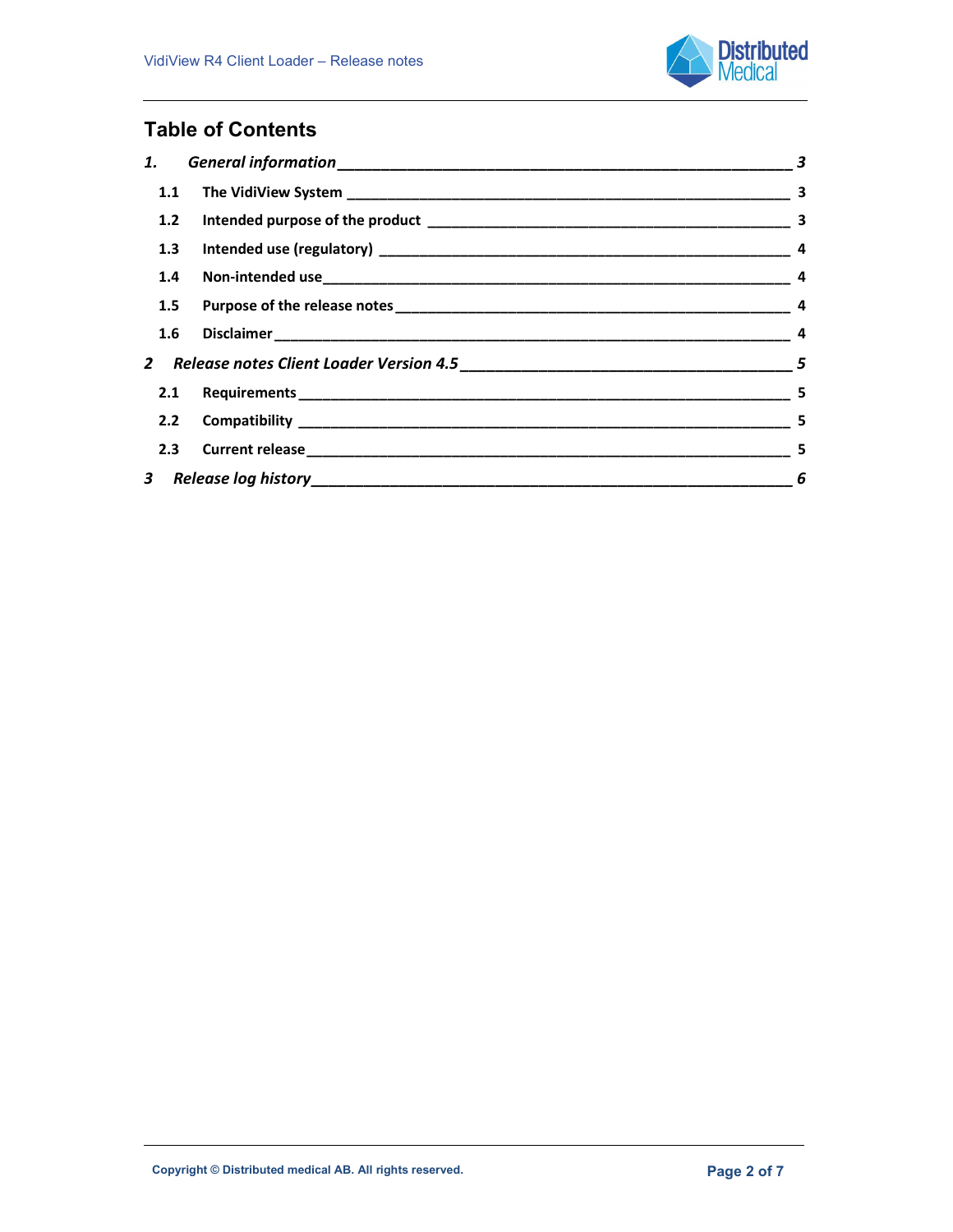

# 1. General information

## 1.1 The VidiView System

The VidiView system is a medical image management system for all types of medical images. It provides the user with an ecosystem for collecting/recording, storing, sharing and reviewing medical images in a workflow efficient manner within the healthcare organization.

The VidiView System consists of three separate parts;

- The VidiView Controller, which is responsible for recording the video signals from the connected video devices (such as cameras, x-ray, ultrasound or endoscopic equipment). During recording the controller stores the images on locally till the recording is finished. In live broadcast mode it streams the video to the VidiView Server for re-broadcasting to the VidiView Clients. After a recording is finished the image material is moved to the VidiView Server storage solution, located elsewhere, permanently
- The VidiView Capture, which is a mobile application (designed for true mobile devices such as smartphones and tablets) that utilizes the built-in camera unit, touch panel screen and general computing power to capture images and video in medically relevant environments. During recording the images are stored locally but as soon as possible (or when connectivity allows for it) the images material is moved to the VidiView Server storage solution, located elsewhere, permanently.
- The VidiView Server, which is responsible for storing the recorded images along with metadata (such as patient information, image information and technical data from the recording). The Server also includes a scheduling module, a database engine for storing metadata in a safe and secure way, a live streaming proxy for re-broadcasting live sessions, a DICOM-interface, a user management module, a logging module, a reporting module, an integration API and a few other modules.
- The VidiView Client, which is mainly used for reviewing the images (still and video images), view live broadcasts and document examinations, and;
	- edit the recorded material
	- provide real time human feedback to the user of the VidiView Controller (participating in live in the examination) for support and/or educational purposes
	- work with examinations logistics (planning and scheduling)

# 1.2 Intended purpose of the product

This software is intended for use within a healthcare environment but is not considered a medical device. Hence is it not regulated under the Medical Device Directive (MDD) and bears no CEmark. The development is done in coherence with IEC62304, IEC82304-1, IEC62366-1-2 using an ISO13485-based management process for quality and safety assurance purposes.

The VidiView system is intended to be used for medical image management of various kinds. Its major functionality revolves around

- Documenting (recording) images from various image source in the medical environment of the examination/procedure
- Real time distribution of those images inside the local medical environment (the OR/examination room, etc.)
- Real time distribution of those images outside of the local medical environment by the use of network-based infrastructure and existing PC-technology (hardware and software)
- Control (by means of integration) various external equipment located in the medical environment of the examination/procedure/examination. Such equipment could be camera units, medical imaging units, lighting solutions, operating tables etc.
- Storing (saving) images previously documented with the system. This functionality is remotely located and centralized (the VidiView Server) and also relies on the network infrastructure and existing PC-technology (hardware and software)
- Review of images previously documented with the system. Also, this functionality relies on the network infrastructure and existing PC-technology (hardware and software)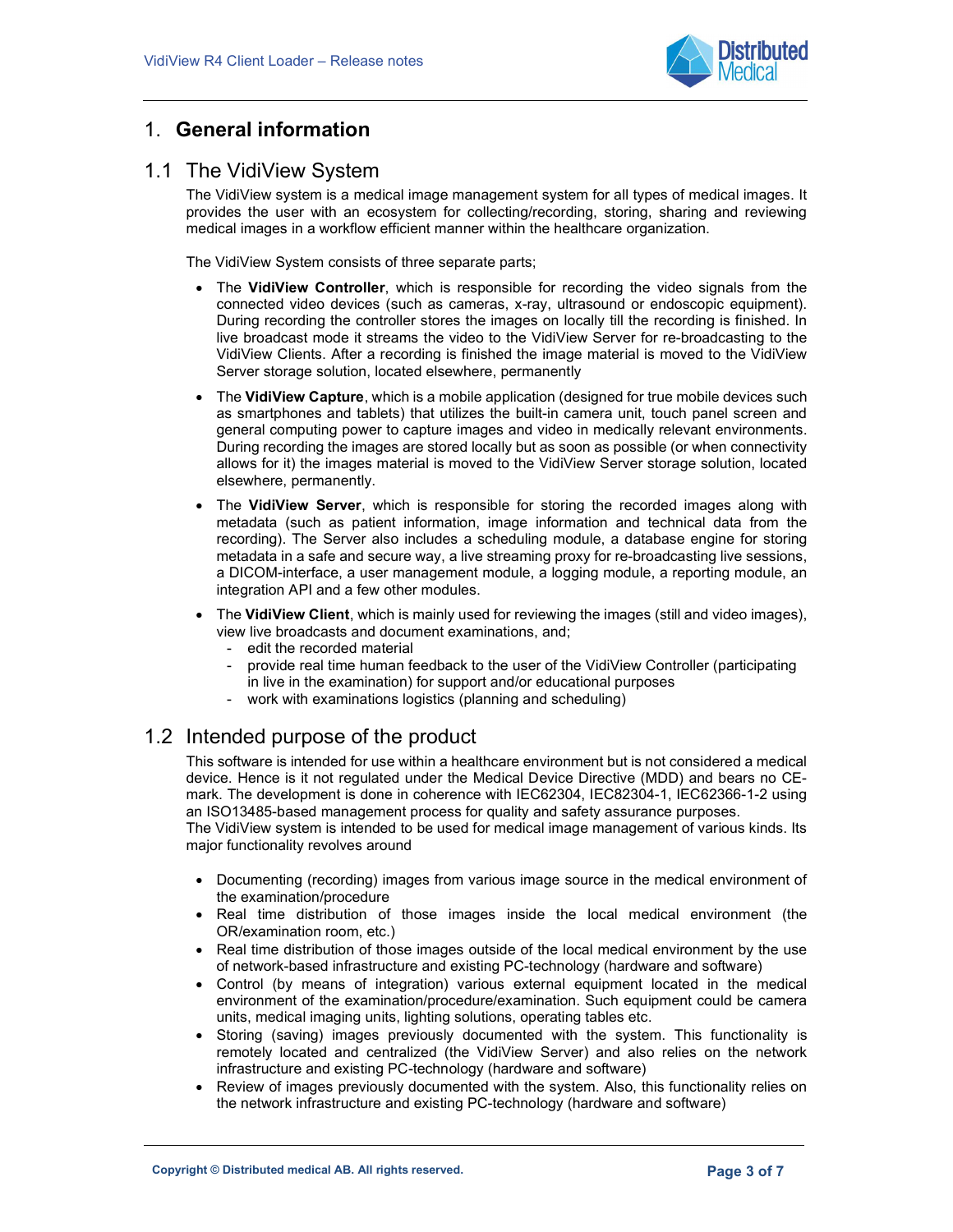

All network communication is based on the IP-protocol. All software modules are designed to exist and function on the Microsoft Windows platform. Common technology concepts such as encryption, encoding and decoding, authentication, transmission, etc. are widely used throughout the product and are not the invention nor property of Distributed Medical.

The end user organization should ensure that the physical network infrastructure complies with ISO 80001-1. Specifically, the following parts of the ISO guidelines should be assessed.

- Part 2-1: Step-by-step risk management of medical IT-networks; Practical applications and examples.
- Part 2-2: Guidance for the disclosure and communication of medical device security needs, risks and controls.
- Part 2-3: Guidance for wireless networks.
- Part 2-4: General implementation guidance for healthcare delivery organizations.

## 1.3 Intended use (regulatory)

#### **English**

The intended use for the product is to; record and distribute image material from medical examinations, treatments and procedures carried out by medically authorized personal using the, by the user supplied, existing network infrastructure, as an intermediate, in real time and/or retroactively.

#### Svenska

Produktens avsedda syfte är att; spela in, lagra och distribuera bildmaterial från medicinska undersökningar, behandlingar och ingrepp utförda av medicinskt behörig personal förmedlat via den av användarens organisation tillgängliga nätverksbaserade infrastruktur, i realtid och/eller retroaktivt.

## 1.4 Non-intended use

The following use of the product is non-intended and should under no circumstances be the purpose of the system. The below described non-intended use is non-exclusive.

The VidiView system in its current form and revision is not designed to serve as the primary visual aid in diagnose, treatments or analyses in any discipline or school of medical care. It should serve as an extension and expansion of visual aids and imaging products.

The VidiView system must be installed, configured and maintained by authorized personal only. Systems in violations of this condition are subject to regulatory disqualification (temporary or permanent).

Use that is not based on locally complied routines (explicit for the system) and by trained personal (internally or externally trained) might set the system in a state of regulatory disqualification.

## 1.5 Purpose of the release notes

This document is intended for trained and technical personnel, such as distributers. The release notes cover new functionality and improvements, and should not be used as an end user manual.

#### 1.6 Disclaimer

Upgrades should only be performed by trained personnel and backups should be available. Distributed Medical AB is not responsible for any loss of data or problems caused by changes in the operating characteristics of the computer hardware or operating system, which are made after the delivery of the software, or for problems that occur as a result of the use of Distributed Medical software in conjunction with non-Distributed Medical software other than the software explicitly covered in this documentation.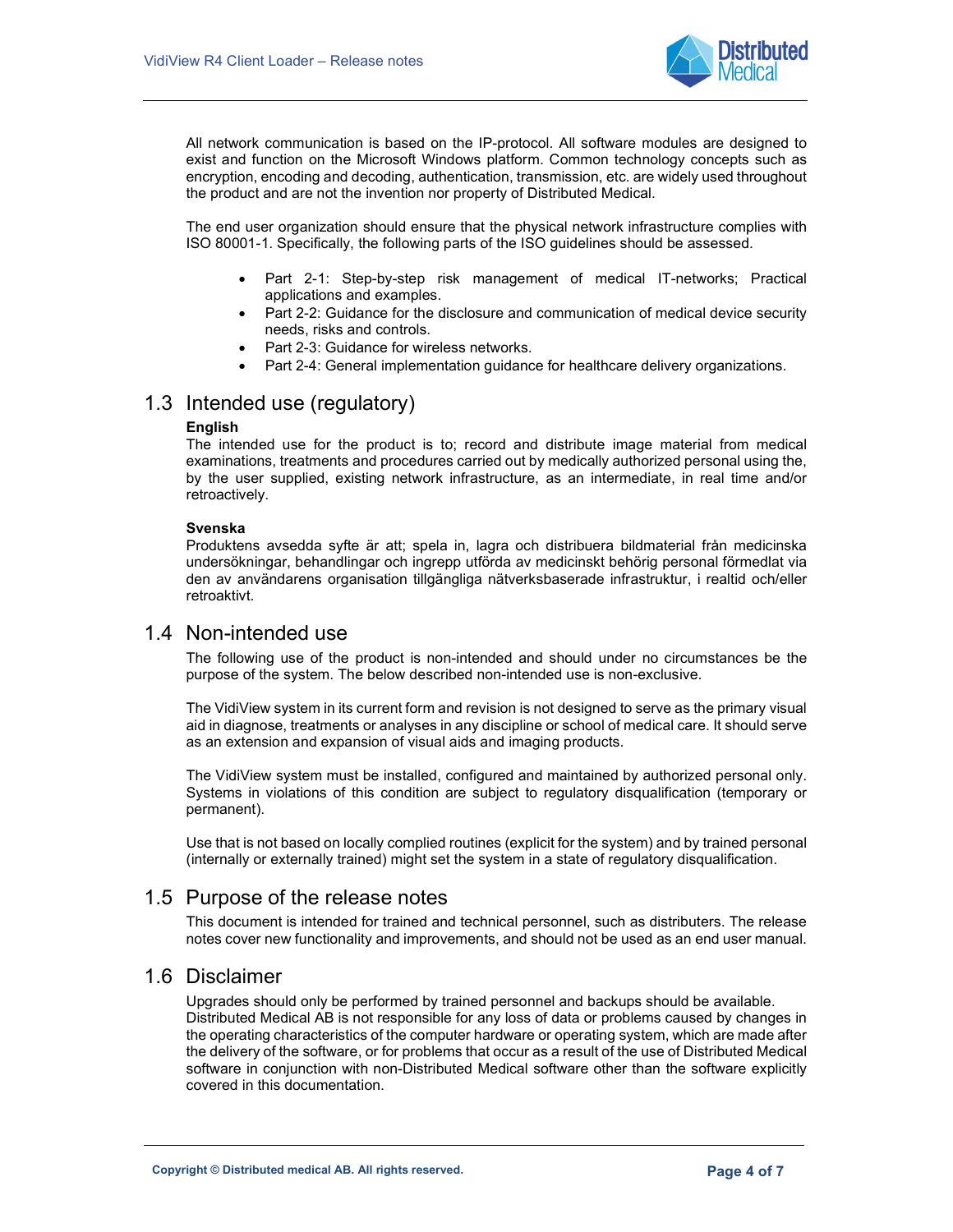

# 2 Release notes Client Loader Version 4.5

## 2.1 Requirements

- Microsoft Windows 10 32/64-bit operating system or Microsoft Windows 7 32/64-bit operating system
- Microsoft .NET Framework 4.6.1 or newer

# 2.2 Compatibility

This release is compatible with

• VidiView Server V4.5.3 or later

## 2.3 Current release

### v4.5.2, 2022-03-04

New and improved functionality:

• None

#### Bug fixes:

 Solved issue with forwarding /server or /host command line argument to the VidiView Client

Known issues:

• None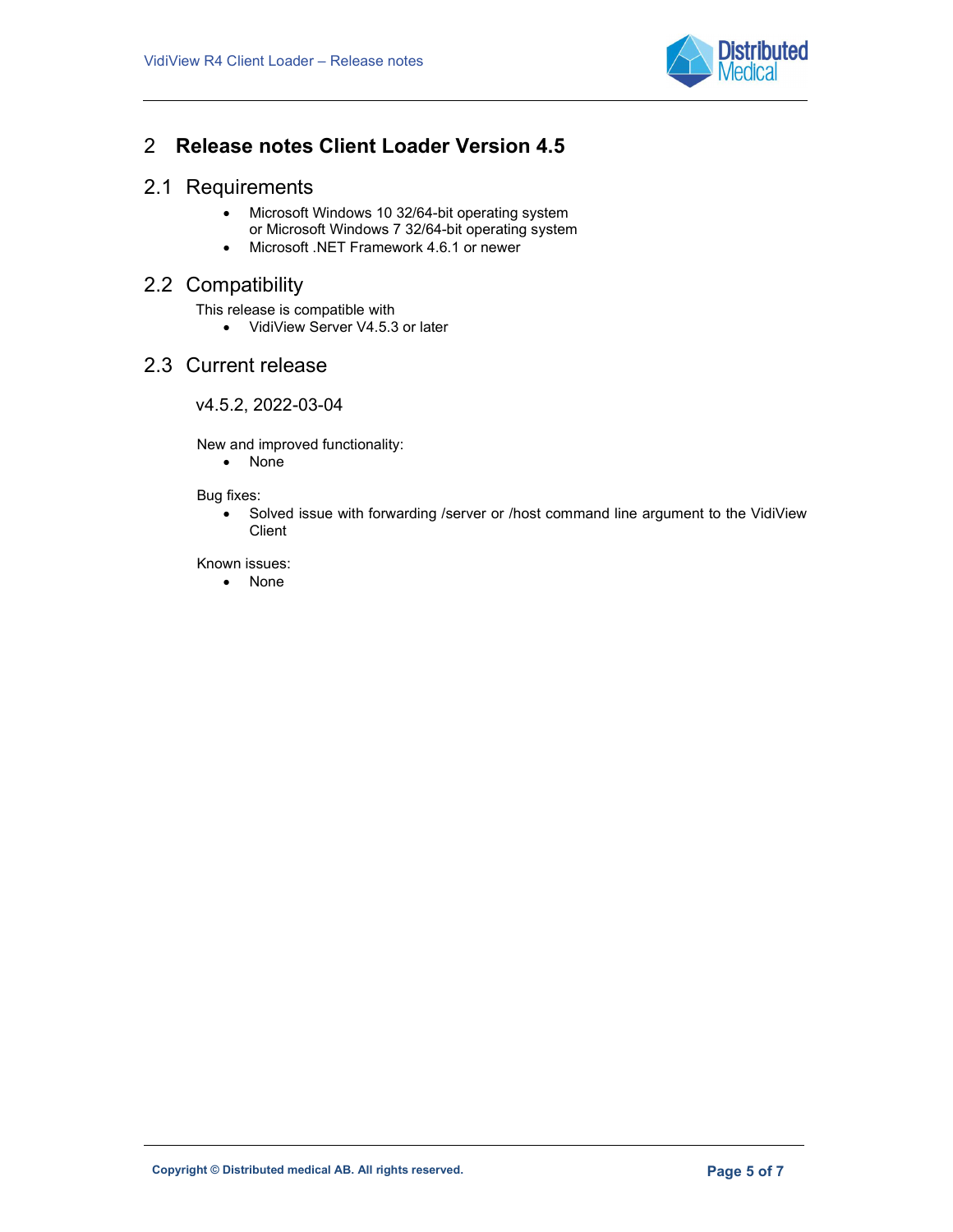

# 3 Release log history

### v4.5.1, 2018-12-14

Solved issue with forwarding command line arguments to the VidiView Client

### v4.5.0, 2018-07-25

- The VidiView Client Loader is now a single executable file which does not require any installation on the client computer to work. However, by running the installation program a start menu shortcut is created and it is added to Add/remove programs.
- The client loader default parameter values can be specified, either in the registry or in an .xml file. To create such a file, or to set registry values on a computer – start the client loader with the /defaults switch.
- The client loader will now use the new default port of 443 (https) in all communication with the VidiView server.
- Solved issue with Shift keyboard-key not working in the server name field
- Solved issue with leaking TCP sessions with the server

#### v4.4.0, 2017-09-01

- The client loader now displays the hostname or IP address in the previously used servers list
- Increased security by validating the identity of the connected VidiView Server. Note! This results in a warning message being displayed if connecting to a server older than  $\sqrt{44}$
- The client loader would sometimes default to a different VidiView Server than the previously used one when starting
- The client loader would download some client package files even if those were not updated

#### v4.3.0, 2016-09-27

- Support for Microsoft Windows 10 operating system.
- Added support for command line switch /server to select a specific server on startup.
- Solved error when connecting to an explicit IPv6 address.

#### v4.2.1, 2016-01-13

• If the Active Directory forest contains domains that are slow to respond to queries, or that is not answering at all, the list of available VidiView servers may not populate within the timeout period. This has been improved and the list is now updated for every domain that answers within the timeout period.

#### v4.2.0, 2015-12-16

• The application checks for necessary registry entries and temporary file folders on startup and enables the user to recreate any missing things.

### v4.1.2, 2015-07-07

- Configured interface language is now saved on user level
- The first server in the list is now selected by default, if there is one and no other server has been chosen earlier

### v4.1.1, 2014-03-23

Fixed issue with server duplicates in the drop-down menu

#### v4.1.0, 2014-03-11

• New user interface design